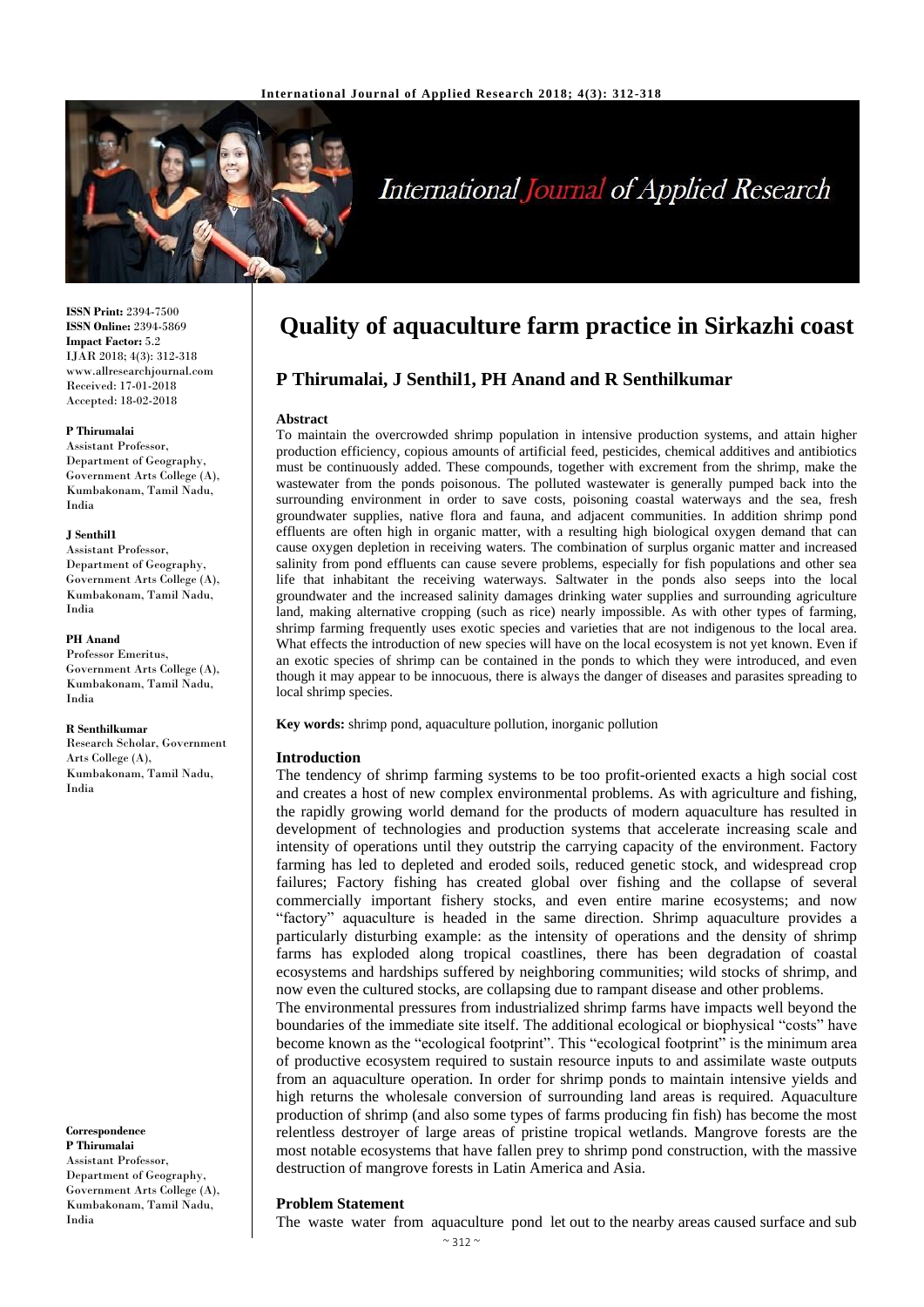surface water pollution. Estuarine waters are the recipients of urban, industrial, agricultural and aquaculture pollution. Shrimp aqua culturists consider their crop failures to be mainly due to organic and inorganic pollution coming from other sources. Waste and sewage from urban and industrial centers from modern agriculture frequently pollute shrimp ponds with heavy metals, pesticides and other toxic products. In areas densely covered with intensive shrimp farms, however, the industry is responsible for considerable self-pollution particularly for bacteriological and viral contamination. Each hectare of pond produces tons of undigested feed and fecal wastes for every crop cycle. These ponds discharge ammonia, nitrites and nitrates. The latter is fatal to fish when it binds with the hemoglobin of their blood.

# **Objectives**

The present research has a focus on the following objectives:

- a. To collect the water samples from the selected aquaculture farms physically and analyze the bio-geochemical components to find out the nature of contaminants/ abnormal limits to the environment that affect the quality of life in this region,
- b. To compare the bio-geo-chemical analysis results to enable the dominating or depending variable that affects the one on the other and also to study the causal relationships,

#### **Methods**

To study the bio-geo-chemical analysis of the surface water quality parameters in the shrimp farm zones of Sirkazhi and its environs, among the 82 existing farms, 28 shrimp farms from different zones were selected with the help of the map (Figure -1). These farms are located in different villages, namely, Mahendhirapalli, Thandavankulam, Radhanallur Thirunagavi etc., From these sites sample of 1000 ml of water has been taken from each and every farm to be subjected for various bio-geo-chemical analysis water samples were collected from the place for sample analysis.

The water samples were analyzed in the Microbiology Laboratory and the results were derived for the following parameters: They are: Temperature, pH, Transparency, Conductivity, Total Solids, Total Dissolved Solids, Total Suspended Solids, Ridex Potential, Total Alkalinity, Carbonates, Acidity, Free Carbon-di-oxide, Dissolved Oxygen, Ammonia, Chloride, Calcium, Magnecium, Total Hardness, Salinity Chloride, Phospate, Silicate, Sulphate, Biological Oxygen Demand, COD, Bicarbonate and Hydroxyl Alkalinity. Similarly for the soil sample analysis the following seven parameters were tested: pH, Conductivity, Chloride, Salinity, Total Alkalinity, Phosphaste and Sulphate. The results of the analysis have been discussed in detail in the third chapter with the permissible limits of the quality of environment. From the above analytical results selected water analysis results were taken and they were further subjected to the simple correlation and regression analysis to find the existing relationship and the trend of the variable when it behaves in the same manner what would be the future trend.

#### **Bio-chemical qualities of surface waters in Sirkazhi shrimp farm zones**

Once shrimp ponds become operational, there are a host of ecological impacts generated with devastating consequences

for the effected environment and human communities in the area. Pollution from shrimp farming has severe side effects for local people who inhabit and use the surrounding environment to maintain their food supplies and subsistence economies. Shrimp ponds demand large and continuous supplies of fresh and salt water and thus use local water resources with great intensity. Shortages of fresh water have resulted in many shrimp producing areas such as southern Thailand and Tamil Nadu, in India.

# **Physico-chemical qualities of surface waters nearby shrimp farms**

To study the existing physico-chemical qualities of nearby shrimp farms in the 28 ponds the following selected parameters were taken in the year 2013 to find the excess limits as per the WHO and ISI standards. Isoline maps (Figures - 2 to Figure - 10) for the selected parameters were drawn to show the spatial distribution pattern of the selected physico-chemical qualities of surface waters of the nearby shrimp farms.

# **Hydrogen-ion activity (pH)**

The effective concentration (activity) of hydrogen ions could be expressed in the same kinds of units as other dissolved species, but H+ concentrations in milligrams per liter or moles per liter are very low for water solutions that are not strongly acid. The activity of hydrogen ions can be expressed most conveniently in logarithmic units, and the abbreviation "pH" represents the negative base-10 log of the hydrogen-ion activity in moles per lite. (Figure 2).

The notation "pH" is now generally taken to mean hydrogen-ion activity rather than concentration, although the distinction between these concepts was not understood at the times Sorensen proposed the use of the pH notation in 1909. The hydrogen-ion content of natural water computed in moles per liter (milligrams per liter for H+ is nearly the same as millimoles per liter) is usually in the "trace constituent" range. At pH 7, only 1 x 10-7 moles per liter of hydrogen ion are present, for example. The major constituents of most waters are in the concentration range of 10-4 moles per liter and up. Thus the hydrogen-ion content does not begin to approach the status of a major component of the solution until the pH goes below 4.0. A pH of less than 0 or greater than 14 can be attained in concentrated acid or base solutions. The hydrogen-ion activity in an aqueous solution is controlled by interrelated chemical reactions that produce or consume hydrogen ions. The dissociation equilibrium for water is always applicable to any aqueous solution, but much other equilibrium and many non equilibrium reactions that occur in natural water among solute, solid and gaseous, or other liquid species also involve hydrogen ions. The pH of natural water is a useful index of the status of equilibrium reactions in which the water participates. According to the WHO and ISI standards between 6.5 to 9.2 is present in all the eighteen wells and it is well within the normal limits.

#### **Specific electrical conductance**

Electrical conductance, or conductivity, is the ability of a substance to conduct an electric current. Specific electrical conductance is the conductance of a body of unit length and unit cross section at a specified temperature. This term is synonymous with "volume conductivity" and is the reciprocal of "Volume resistivity". The American Society for Testing and Materials (1964, p 383) defined electrical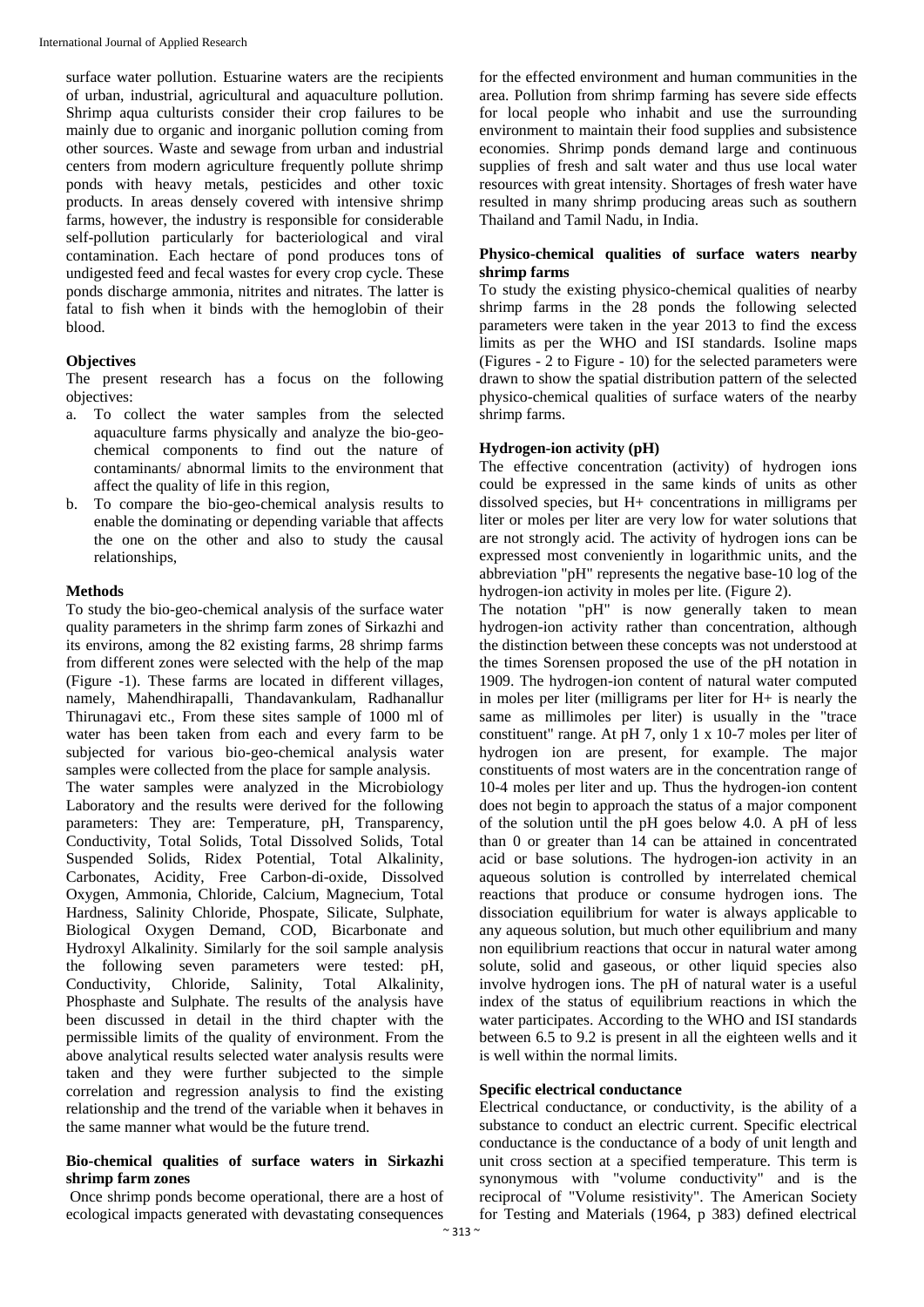conductivity of water as "the reciprocal of the resistance in ohms measured between opposite faces of a centimeter cube of an aqueous solution at a specified temperature. "This definition further specifies that units for reporting conductivity shall be "micromhos per centimeter at t0C.", Because the definition already specifies the dimensions of the cube to which the measurement applies, the added precaution of including the length in the unit may not be essential and is often omitted in practice. Geophysical measurements of resistivity, however, commonly are expressed in ohm-meters, referring to a cube 1m on a side, so it may be a good idea to emphasize that conductance of water refers to a centimeter cube. The standard temperature for laboratory measurements is 250C, but because other standard temperatures were used in the past it is important that the temperature of measurement be specified.

Pure liquid water has a very low electrical conductance: a few hundredths of a micro mho per centimeter at 250C. This value has only theoretical significance, because water this pure is very difficult to produce. The presence of charged ionic species in solution makes the solution conductive. As ion concentrations increase, conductance of the solution increases; therefore, the conductance measurement provides an indication of ion concentration.

The conductance of surface and ground waters has a wide range, of course, and in some areas may be as low as 50 mho/cm where precipitation is low in solutes and rocks are resistant to attack. In other areas, conductance's of 50,000 mho/cm or more may be reached; this is the approximate conductance of seawater. Brine associated with halite may contain as much as ten times the dissolved-solids concentration of seawater. The structure and composition of silicate minerals cannot be considered in detail here, but some knowledge of the subject is useful in understanding the behavior of silicon in natural water. There are six principal patterns in which the SiO4 tetrahedra are joined to build up the framework of silicate minerals. The kind of pattern that occurs is a function of the relative abundance of oxygen in the rock compared with the abundance of silicon. In systems in which oxygen is abundant relative to silicon, the predominant pattern is one in which adjacent tetrahedra are linked through chemical bonding of oxygen with a divalent cation such as magnesium, for example, in the magnesian olivine, forsterite (Mg2SiO4). This pattern extends in three dimensions, and silicates of this type are called nesosilicates. A second structural pattern is made up of pairs of tetrahedra sharing one oxygen ion between them, the sorosilicates. Few natural minerals have this structural pattern. A third pattern consists of rings in which three or more tetrahedra each share two oxygen ions. A six-member ring structure occurs in the mineral beryl (Be3Al2Si6O18). The silicates having isolated rings in their structure are called cyclosilicates. This structure also is rather uncommon (Figure 3).

The structural features of silicate minerals are described in greater detail by Hiickel (1950, p. 740-755) and in many more recent texts on inorganic chemistry and mineralogy. The structural pattern is rather closely related to the stability of the various mineral species when they are attacked by water. The silicon-oxygen bond is stronger than the metaloxygen bonds that occur in the silicate minerals. Thus, the resistance to chemical attack, which involves breaking the bonds holding the structure together, is greatest in mineral structures in which a larger proportion of the bonds are

between silicon and oxygen.

#### **Chloride**

A significant fact illustrating the geochemical behavior of this element is that more than three-fourths of the total amount present in the Earth's outer crust, atmosphere, and hydrosphere is in solution is the ocean as Cl - ions. Chloride forms ion pairs or complex ion with some of the cations present in natural waters, but these complexes are not strong enough to be of significance in the chemistry of freshwaters. They may be of more significance in seawater and brine. Chlorine gas dissolves readily in water and has somewhat stronger and more rapid oxidizing effect than does dissolved oxygen. The element has long been used as a disinfectant or biocide in purification of water supplies. Organic solutes are attacked also, as are other easily oxidized species, and the biological sterility of the solution after the reactions have been completed is readily ascertainable by testing for the presence of free chlorine. It is common practice in watersupply technology to maintain a few hundred micrograms per liter "residual" of free chlorine in solution throughout the distribution system. The WHO and the ISI standards of chloride are 200-600 and 1000 ppm respectively. According to these standards among the 28 sample locations all the farms are having beyond the excess limits of WHO standards and except one well the rest of them are beyond the prescribed limits (Figure 4).

#### **Ammonia**

The term ammonia refers to two chemical species, which are in equilibrium in water (NH3, un-ionized and NH4+, ionized). Tests for ammonia usually measure total ammonia (NH3 plus NH4+). The toxicity to ammonia is primarily attributable to the un-ionized form (NH3), as opposed to the ionized form (NH4+). In general, more NH3 and greater toxicity exists at higher pH. However, limited data also indicate that less NH3 is needed at lower pH to produce its toxic effects. For the remainder of this discussion, NH3 always refers to un-ionized ammonia. The USEPA publishes water quality criteria for aquatic organisms. They base these criteria on published studies on fish and other aquatic life and focus on lethal concentrations, typically the concentration at which 50 percent of the test animals die. Other studies have examined the effects at lower "sublethal" concentrations. Although most of the studies on fish deal with food fish (trout, salmon, etc.), some were based on aquarium fish such as oscars and guppies. Among the food fish, salmonids are the more sensitive, so there are separate published criteria for these fish (Figure 5).

EPA's criteria are presented in terms of pH and temperature for both total ammonia and un-ionized ammonia (NH3), for 1-hr values and 4-day averages. They do not publish one single number. The total and un-ionized concentrations correspond to the equilibrium percentages shown above. EPA recommends that these levels not be exceeded more than once in three years to permit a system to recover from the stress caused by the ammonia pollution. EPA recognizes that some mortality is acceptable in order to protect most ecosystems and that the criteria are inappropriate when there are sensitive, locally important organisms.

For most aquarists, therefore, an additional "margin of safety" is recommended in order to avoid any mortality. For our purposes, therefore, I relabel EPA's concentrations as "Lethal Concentrations". In this water quality analysis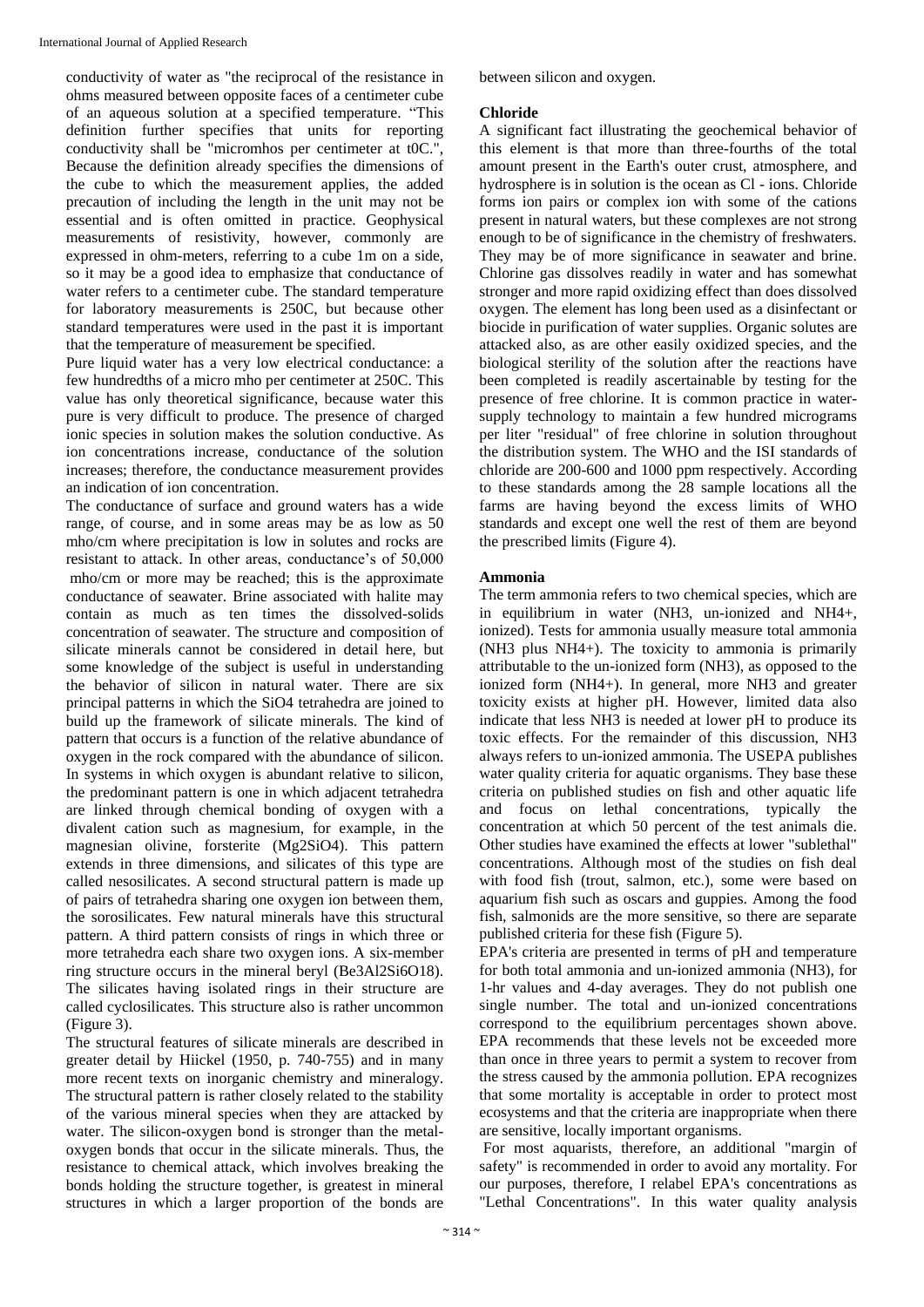except 12 farms the rest of them are having beyond the excess limits of 0.5 ppm in the nearby shrimp farms as per the ISI standards.

#### **Nitrate**

# **Domestic Use 50 mg/litre**

Based on health considerations a limit of 50mg/liter is recommended for babies less than three months old and 100mg/liter for older children and adults. Nitrate levels can be reduced if necessary with the ion exchange process. Stock Use 400 mg/L: Excess nitrate can cause toxic symptoms and even death by reducing the oxygen carrying capacity of the blood. Stock may tolerate higher nitrate concentrations in drinking water provided nitrate concentrations in feed are not high. Levels above 1500 mg/L are likely to be toxic and should be avoided.

#### **Occurrence of phosphate in water**

The high phosphate concentration (14mg/LPO4) as well as the nitrate content may be related to waste disposal (Laird, 1964). The concentration of phosphate present in other samples obtained at this sampling point in 1962 was much less. Phosphate has been reported to occur in rather high concentrations in geothermal water in certain localities. Stauffer and Thompson (1978) found, however, that high concentrations reported for Yellowstone Park waters actually represented mostly arsenic, which can interfere with the orthophosphate determination (Figure 6).

Phosphorus associated with particulate material in surface water is of interest in evaluating potential effects on aquatic biota, and a "total" or "total extractable" value for phosphorus is commonly reported. Such numbers have little or no relationship to solutions composition. Date in the literature or stored in data banks may not distinguish clearly between dissolved and dissolved-plus-particulate status for phosphorus. Abadian and Lipton (1976) identified the mineral brushite (CaHPO4.2H2O) in particulate form in the Neckar River in Germany.

A statistical evaluation of recent trends in "total" phosphorus concentrations at more than 300 NASQAN stream - sampling stations during the period 1972-79 was prepared by Smith and other (1982). At most stations, no significant trend could be discerned. Where there were apparent trends, more were in a downward direction than upward.

#### **Oxygen**

The equilibrium concentration of dissolved oxygen (DO) in water in contact with air is a function of temperature and pressure, and to a lesser degree, of the concentration of other solutes. Tabulated values for DO in water in equilibrium with water-saturated air at 101.3 kilopascals (1 atmosphere) at temperatures from 00 to 500C, and having 0 to 20,000 mg/L dissolved Cl-, are given in "Standard Methods for the Examination of Water and Waste Water" (American Public Health Association and others, 1980, p 392). At 50C in fresh water the equilibrium DO value is 12.75 mg/L. At 300C the concentration is 7.54 mg/L. Values for DO in water analyses may be given in milligrams per liter or as a percentage of saturation at the temperature of measurement.

The higher forms of aquatic life require oxygen for survival, and the DO determination is used widely in evaluations of the biochemistry of streams and lakes. The DO concentration may be depleted by processes that consume dissolved, suspended, or precipitated organic matter, and values above equilibrium can be produced in systems containing actively photosynthesizing biota. For various reasons, determining dissolved oxygen in ground water has not been a standard practice. The dissolved-oxygen concentration of a ground water could not be used as an indicator or organic pollution. Nor would it be significant in evaluation the usability of the water for ordinary purposes. The determination would require special sampling equipment and care and would normally need to be completed immediately after sampling. In this sample study as per the ISI specification range between  $4.0 - 6.0$  except seven farms namely, SMP, Lingam farm, Balaji, Sri Matha, Kannan, Sathish and Everlast aqua culture farms and the rest of them are having excess limits.

#### **Biochemical Oxygen Demand (BOD)**

The BOD determination is commonly made by diluting portions of a sample with oxygenated water and measuring the residual dissolved oxygen after a period of incubation (usually 5 days at 200C). The results are commonly expressed in terms of weight of oxygen required per unit volume of the initial sample. Sometimes the pollution load of a given waste stream is expressed in terms of the human population level whose normal domestic sewage production would equal the BOD of the stream. The determination is slow to make and has no particularly direct geochemical significance, but it is extensively applied in pollution studies. It is generally considered to be a use ful way of expressing stream-pollution loads and of comparing one set of conditions with another. The WHO has specified the normal limit standards of 6 and when it is concerned, except one well rest of the seventeen wells is in the abnormal limits (Figure 7).

#### **Chemical Oxygen Demand (COD)**

To determine pollution or oxidizable material loads more quickly, wet oxidations with strong oxidizing agents have been used extensively. The results can be expressed in terms of oxygen equivalent. Heating the sample with an aliquot of standard permanganate or dichromate is one such procedure. The results of COD determinations obviously do not correspond to values obtained by BOD determinations, but they may be helpful in comparing conditions in a stream at one time with those at another time. According to the WHO standards the normal value is 10 and when compared with the eighteen wells all of them are well within the normal limits (Figure 8).

#### **Hardness**

The concept of hardness as an evaluation of certain chemical properties of water has become deeply imbedded in the literature of water analysis and in the habits of thought of almost everyone concerned with water quality. In spite of wide usage, however, the property of hardness is difficult to define exactly, and several definitions are in common use. The terms "hard" and "soft" are contained in a discourse on water quality by Hippocrates (460-377 B.C.) quotated as follows by Baker (1949): "Consider the waters which the inhabitants use, whether they be marshy and soft, or hard and running from elevated and rocky situations." The use of the terms there could have some of the modern meaning; at least limestone was probably present in many of the upland regions familiar to Hippocrates. Over the years,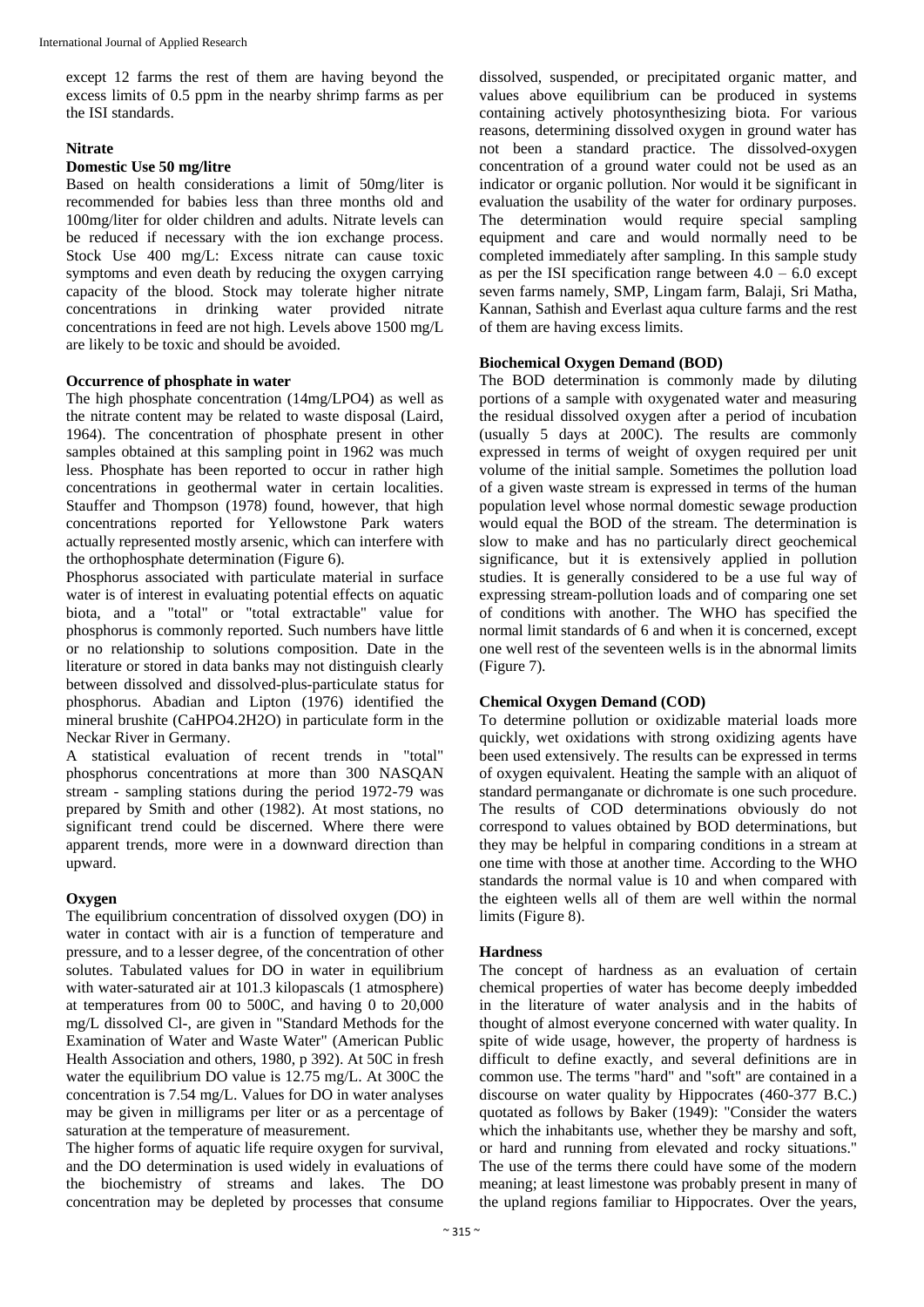the property of hardness has been associated with effects observed in the use of soap or with the encrustations left by some types of water when they are heated. If the reactions with soap are the only ones considered, one might say that hardness represents the soap-consuming capacity of water (Figure 9).

Because hardness is a property not attributable to a single constituent, some convention has to be used for expressing concentrations in quantitative terms. Usually, this consists of reporting hardness in terms of an equivalent concentration of calcium carbonate. In practical water analysis, the hardness is computed by multiplying the sum of mille equivalents per liter of calcium and magnesium by 50. The hardness value resulting is generally called "hardness as CaCO3" in tabulated data. The same quantity is sometimes referred to as "Calcium Magnesium hardness" or "total hardness". The usual wet-chemical procedures for determining calcium and magnesium include an amount of these metals approximately equivalent to any other alkalineearth metals; hence, a reasonable, practical definition of hardness is "the effect of alkaline earth cautions". The WHO prescribed normal limit is 500 ppm and the ISI has permitted 600 ppm. When the sample locations are tallied with the WHO and ISI standards as per the WHO all the shrimp farms are in the abnormal limits. But in the case of ISI standards except one farm rest of them are beyond the normal limits.

#### **Redox Potential**

In the section "Electrochemical Equilibrium" the concept of the redox potential, or Eh, of an aqueous system was introduced. It was shown that when the oxidation and reduction processes within the system are at a state of equilibrium, the Eh of the system is a function of the standard potential of the reduction half-reaction and the activities of participating species. This relationship, the equation, was used in the discussion of iron chemistry to develop pH-Eh diagrams that summarize the redox chemistry of the element.

The redox potential is a numerical index of the intensity of oxidizing or reducing conditions within a system, with the hydrogen-electrode potential serving as a reference point of zero volts. Positive potentials indicate that the system is relatively oxidizing, and negative potentials indicate that it is relatively reducing. In the notation used in this book, Eh values are given in volts. As noted earlier, the calculated pH-Eh relationships are useful for predicting and defining equilibrium behavior of multivalent elements.

#### **Total dissolved solids**

Water is a good solvent and picks up impurities easily. Pure water - tasteless, colorless, and odorless -- is often called the universal solvent. Dissolved solids" refer to any minerals, salts, metals, cations or anions dissolved in water. Total dissolved solids (TDS) comprise inorganic salts (principally calcium, magnesium, potassium, sodium, bicarbonates, chlorides and sulfates) and some small amounts of organic matter that are dissolved in water. TDS in drinking-water originate from natural sources, sewage, urban run-off, industrial wastewater, and chemicals used in the water treatment process, and the nature of the piping or hardware used to convey the water, that is the plumbing. In the United States, elevated TDS has been due to natural environmental features such as: mineral springs, carbonate deposits, salt deposits, and sea water intrusion, but other sources may include: salts used for road de-icing, anti-skid materials, drinking water treatment chemicals, storm water and agricultural runoff, and point/non-point wastewater discharges (Figure 10).

In general, the total dissolved solids concentration is the sum of the cations (positively charged) and anions (negatively charged) ions in the water. Therefore, the total dissolved solids test provides a qualitative measure of the amount of dissolved ions, but does not tell us the nature or ion relationships. In addition, the test does not provide us insight into the specific water quality issues, such as: Elevated Hardness, Salty Taste, or Corrosiveness. Therefore, the total dissolved solids test is used as an indicator test to determine the general quality of the water. The sources of total dissolved solids can include all of the dissolved cations and anions, but the following table can be used as a generalization of the relationship of TDS to water quality problems. The presence of TDS prescribed by the normal limit is 500 and as per this ISI and WHO specifications all the eighteen wells are within the abnormal limits.

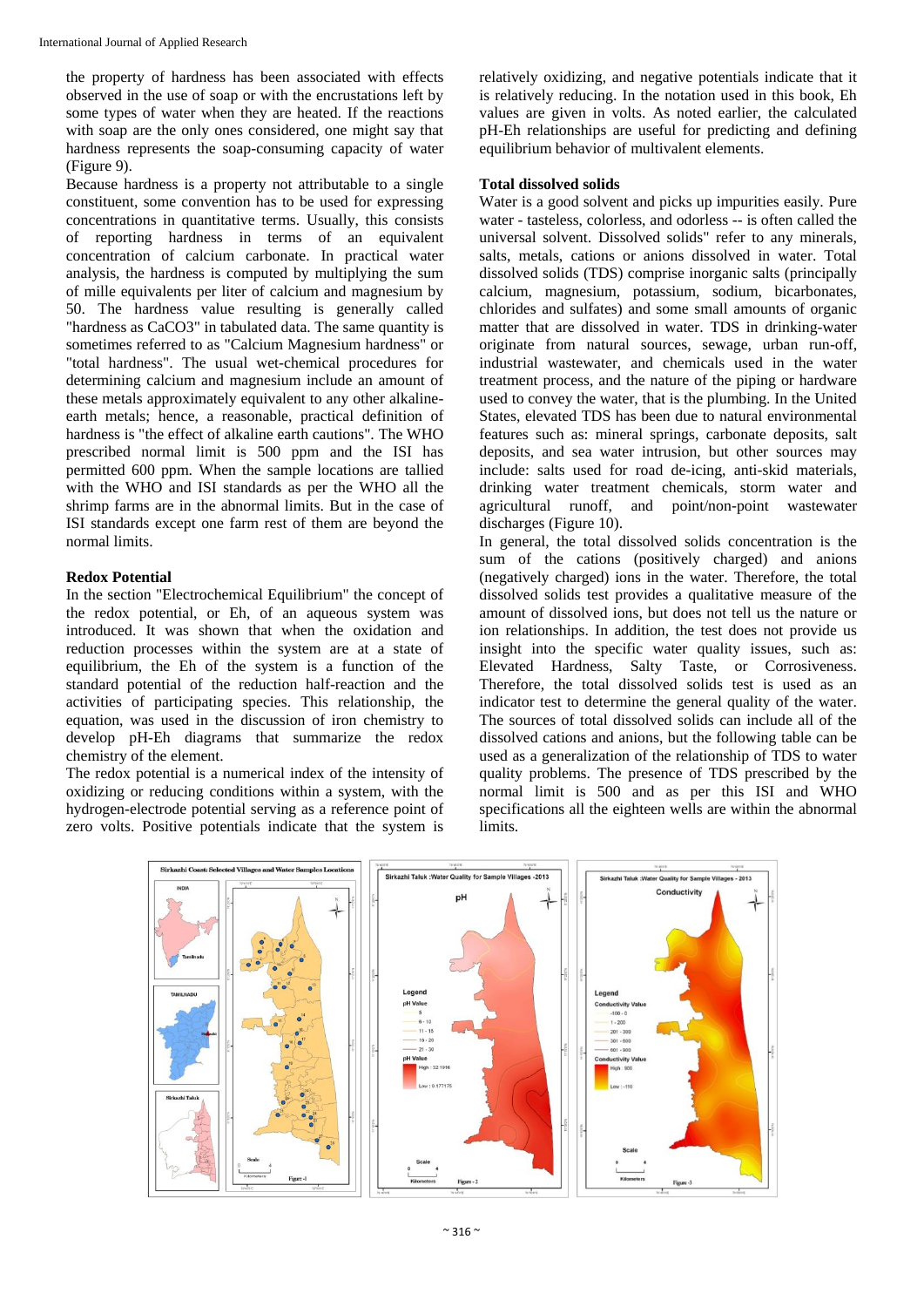